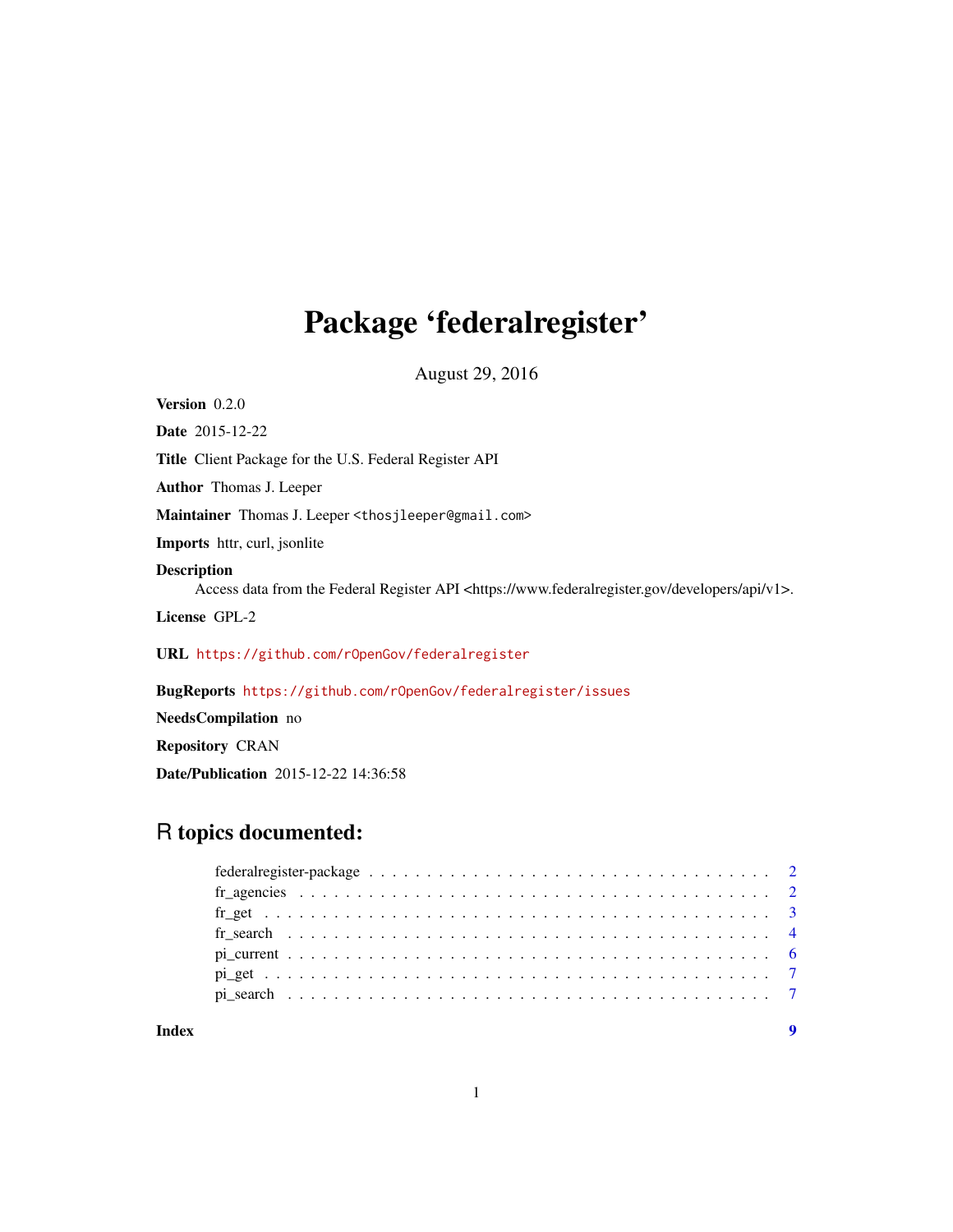<span id="page-1-0"></span>federalregister-package

*Client package for the U.S. Federal Register API*

# Description

Access United States Federal Register data from R.

# Author(s)

Thomas J. Leeper Maintainer: Thomas J. Leeper <thosjleeper@gmail.com>

fr\_agencies *Get Federal Register Agency Information*

# Description

Function to get information about all (the default) or, optionally, a single federal agency listed in the Federal Register

#### Usage

```
fr_agencies(id=NULL, version='v1', ...)
```
#### Arguments

| id      | An optional numeric or character string containing a Federal Register agency<br>identifying number. If NULL (the default), information about all agencies is re-<br>turned. |
|---------|-----------------------------------------------------------------------------------------------------------------------------------------------------------------------------|
| version | The Federal Register API version. Default is 'v1'.                                                                                                                          |
| .       | Additional arguments passed to GET.                                                                                                                                         |

# Value

A list containing one or more lists of class fedreg\_agency, which contain details about the agency.

# Author(s)

Thomas J. Leeper

# Examples

```
## Not run: fr_agencies(538)
## Not run: fr_agencies()
```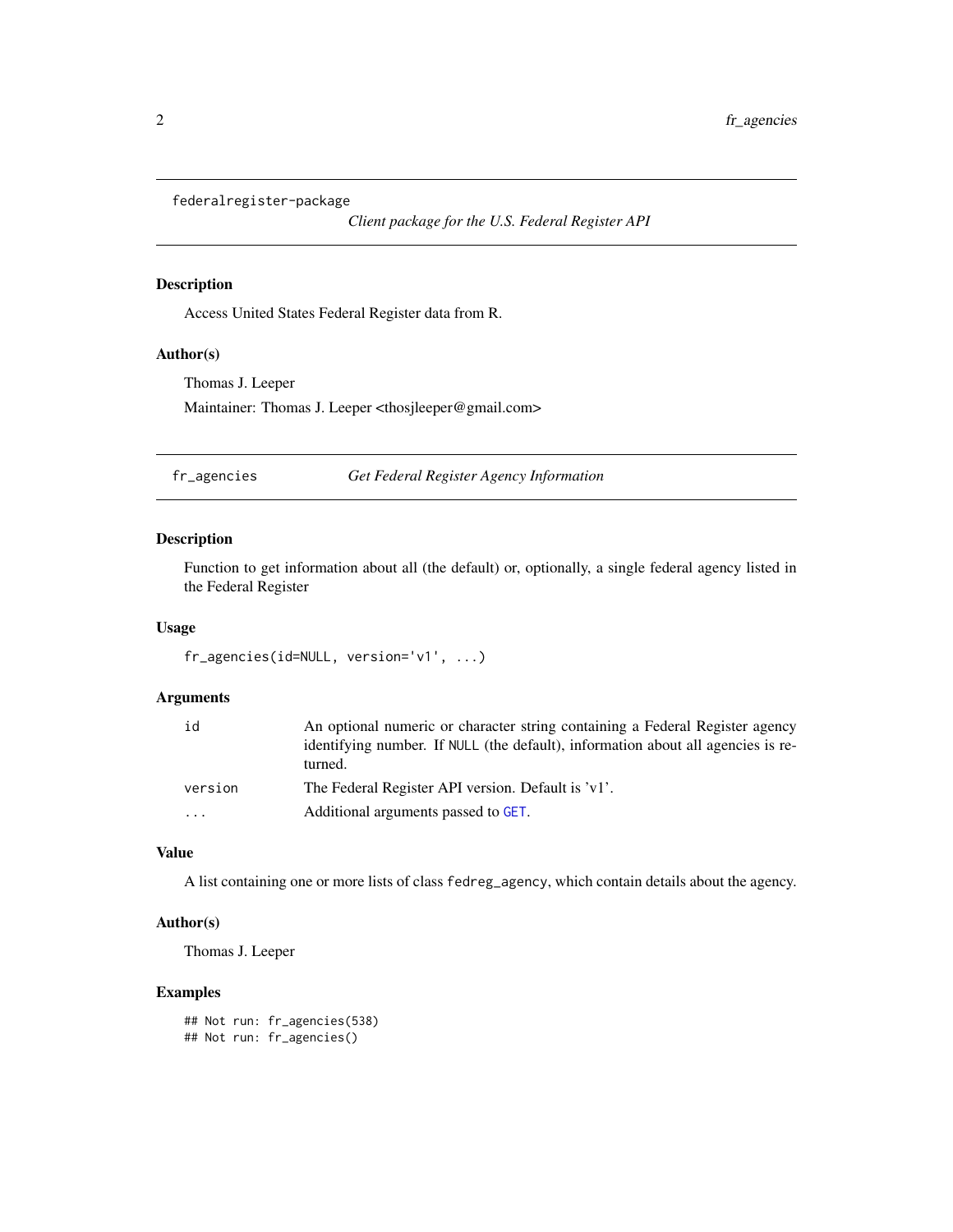<span id="page-2-0"></span>

Function to get metadata for one or more Federal Register Documents

#### Usage

fr\_get(docnumber, fields=NULL, version='v1', ...)

# Arguments

| docnumber | A character vector containing one or more Federal Register document numbers. |
|-----------|------------------------------------------------------------------------------|
| fields    | A character vector specifying the names of fields to return. See Details.    |
| version   | The Federal Register API version. Default is 'v1'.                           |
| $\cdot$   | Additional arguments passed to GET.                                          |

# Details

Allowed values for fields are: abstract, abstract\_html\_url, action, agencies, agency\_names, body\_html\_url, cfr\_references, citation, comments\_close\_on, correction\_of, corrections, dates, docket\_id, docket\_ids, document\_number, effective\_on, end\_page, excerpts, executive\_order\_notes, executive\_order\_number, full\_text\_xml\_url, html\_url, json\_url, mods\_url, page\_length, pdf\_url, president, public\_inspection\_pdf\_url, publication\_date, raw\_text\_url, regulation\_id\_number\_info, regulation\_id\_numbers, regulations\_dot\_gov\_info, regulations\_dot\_gov\_url, significant, signing\_date, start\_page, subtype, title, toc\_doc, toc\_subject, topics, type, volume.

#### Value

A list containing one or more objects of class fedreg\_document.

### Author(s)

Thomas J. Leeper

#### Examples

```
## Not run: fr_get("2014-05323")
## Not run: fr_get(c("2014-05323","2014-09343"))
```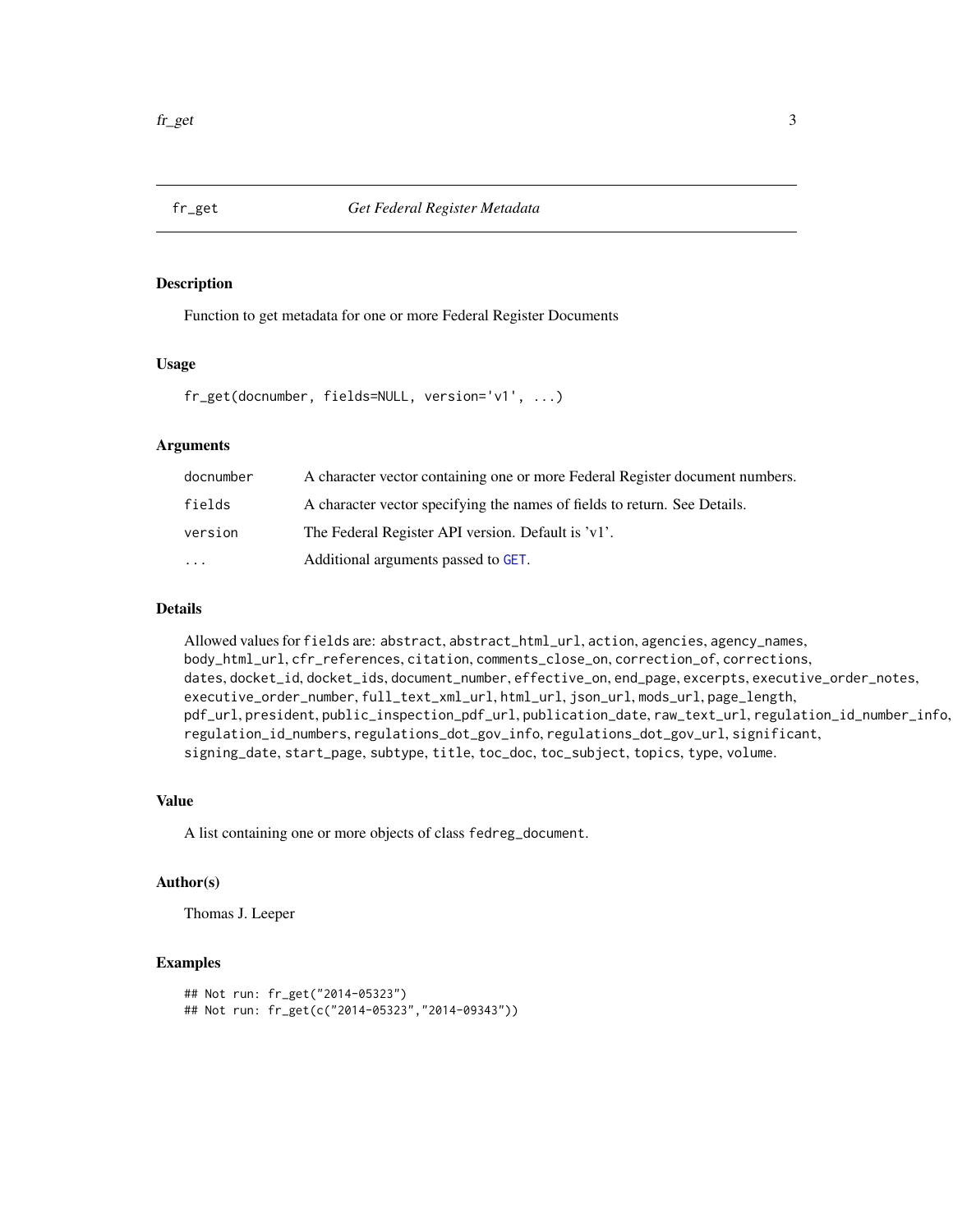<span id="page-3-0"></span>

Function to search for entries in the Federal Register

#### Usage

```
fr_search(..., fields=NULL, per_page=NULL, page=NULL,
         order='relevance', version='v1', getopts = NULL)
```
#### **Arguments**

| $\cdots$ | Named arguments specifying a search query. See Details.                                                                             |
|----------|-------------------------------------------------------------------------------------------------------------------------------------|
| fields   | A character vector specifying the names of fields to return. See Details.                                                           |
| per_page | A numeric value specifying the number of records to return. Default is NULL,<br>which returns 20 results per page. Maximum is 1000. |
| page     | A numeric value specifying the page of results to return.                                                                           |
| order    | A character string specifying "relevance" (the default), "newest", "oldest", or<br>"executive order number".                        |
| version  | The Federal Register API version. Default is 'v1'.                                                                                  |
| getopts  | Additional arguments passed to GET.                                                                                                 |

#### Details

The ... argument should contain named arguments that together constitute a search query. Allowed named arguments are:

term: any character string which will be searched for.

agencies: a character string specifying a federal agency mentioned in the document; multiple agencies arguments can be specified and only one agency should be named with each. The appropriate character strings for agencies arguments can be retrieved from the API Documentation: <https://www.federalregister.gov/developers/api/v1>.

publication\_date: a list containing further named arguments. Allowed values are is (exact date; with a date in "YYYY-MM-DD" format), year (exact year; with a year in "YYYY" format), gte (greater than date; with a date in "YYYY-MM-DD" format), and lte (less than date; with a date in "YYYY-MM-DD" format).

effective\_date: a list containing further named arguments. See publication\_date, above.

type: a character string containing "RULE" for a Final Rule, "PRORULE" for a Proposed Rule, "NOTICE" for a Notice, or "PRESDOCU" for a Presidential Document; multiple type arguments can be specified and only one type should be named with each.

presidential\_document\_type: a character string containing "determination", "executive\_order", "memorandum", "notice", or "proclamation". Multiple presidential\_document\_type arguments can be specified and only one document type should be named with each.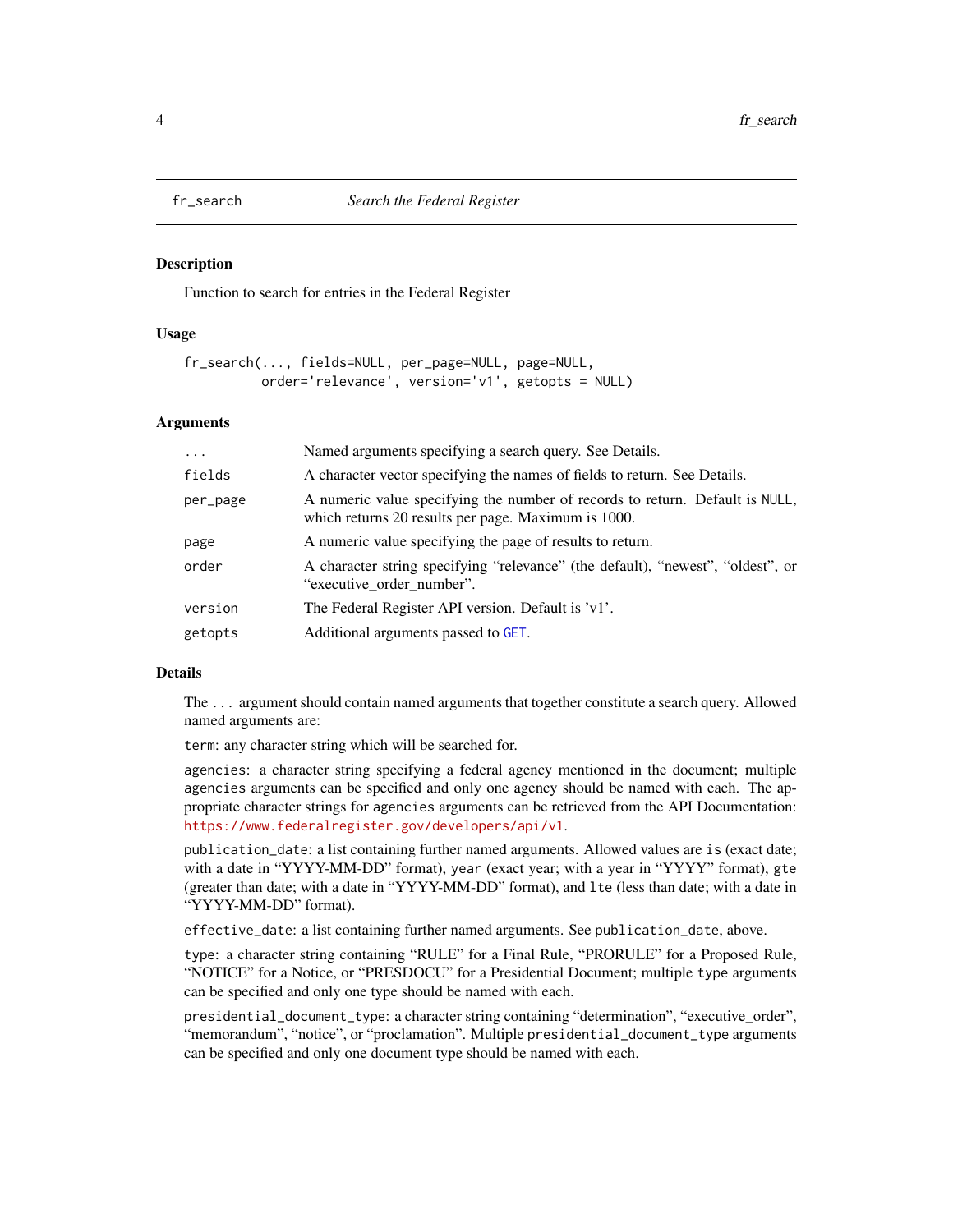#### fr\_search 5

president: a character string containing the name of the signing President for Presidential document types. One of "william-j-clinton", "george-w-bush", or "barack-obama". Multiple presidential\_document\_type arguments can be specified and only one president should be named with each.

docket\_id: a character string containing the agency docket number associated with an article.

regulation\_id\_number: a character string containing the Regulation ID Number (RIN) associated with an article.

sections: a character string naming a section of the FederalRegister.gov website. Allowed values are: "money", "environment", "world", "science-and-technology", "business-and-industry", and "health-and-public-welfare". Multiple section arguments can be specified and only one section name should be named with each.

significant: a number 0 for a "Deemed significant" or 1 for "not deemed significant", per EO 12866.

cfr: a list containing further named arguments: title, a character string containing a title of the Code of Federal Regulations and, optionally, part, a character string specifying a part or part range (eg '17' or '1-50') of the specified CFR title.

near\_location: a list containing further named arguments: location, a character string containing a zipcode or city and state and within, a maximum distance from named location in miles.

Allowed values for fields are: abstract, abstract\_html\_url, action, agencies, agency\_names, body\_html\_url, cfr\_references, citation, comments\_close\_on, correction\_of, corrections, dates, docket\_id, docket\_ids, document\_number, effective\_on, end\_page, excerpts, executive\_order\_notes, executive\_order\_number, full\_text\_xml\_url, html\_url, json\_url, mods\_url, page\_length, pdf\_url, president, public\_inspection\_pdf\_url, publication\_date, raw\_text\_url, regulation\_id\_number\_info, regulation\_id\_numbers, regulations\_dot\_gov\_info, regulations\_dot\_gov\_url, significant, signing\_date, start\_page, subtype, title, toc\_doc, toc\_subject, topics, type, volume.

#### Value

A list containing one or more objects of class fedreg\_document.

#### Author(s)

Thomas J. Leeper

# Examples

```
## Not run:
fr_search(presidential_document_type='executive_order',
        fields=c('executive_order_number','president','raw_text_url','document_number'),
          per_page=30)
fr_search(term='climate', publication_date=list(gte='2013-01-01',lte='2013-03-31'))
```
## End(Not run)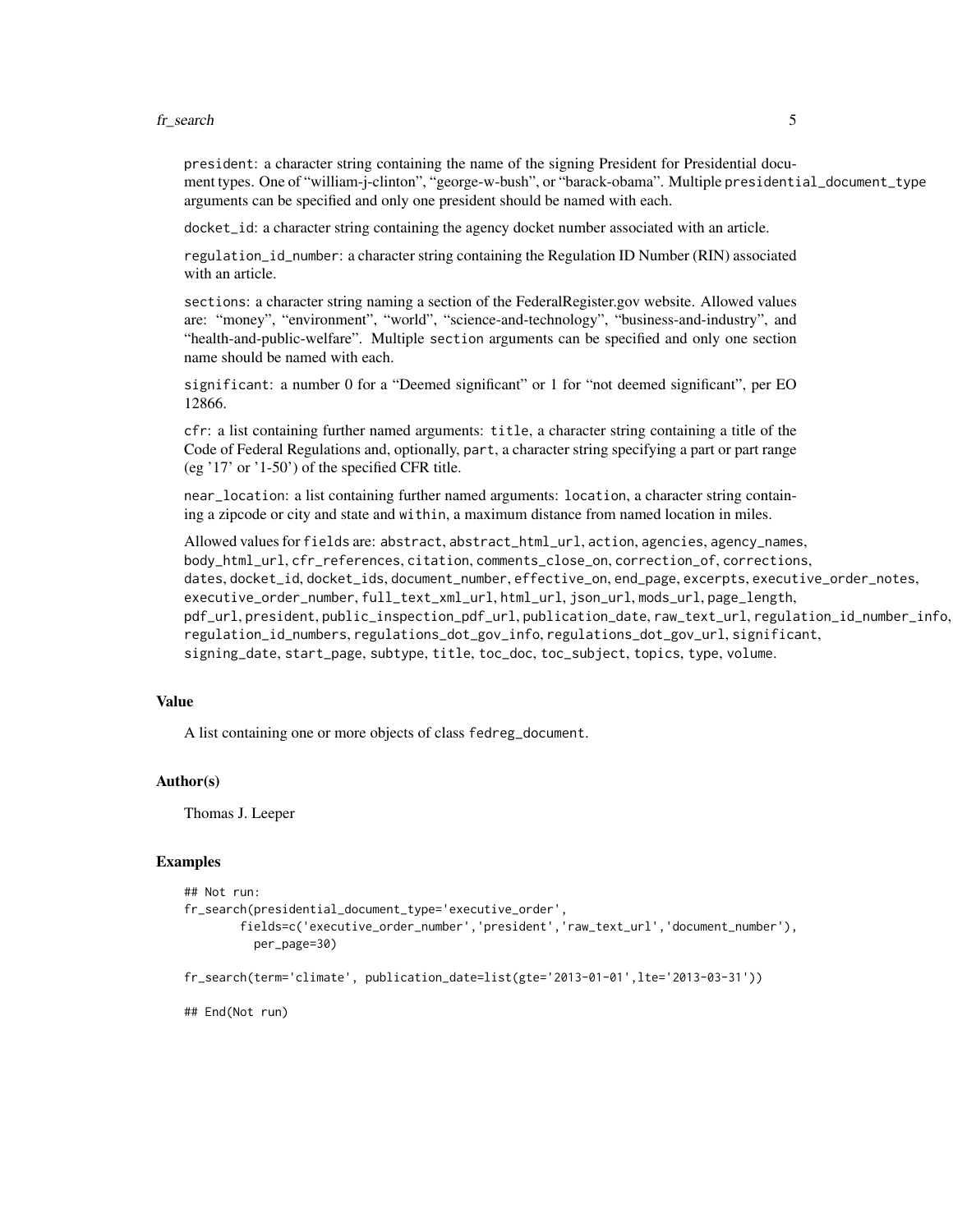<span id="page-5-0"></span>

Function to retrieve all current Public Inspection Documents

### Usage

```
pi_current(version='v1', ...)
```
# Arguments

| version  | The Federal Register API version. Default is 'v1'. |
|----------|----------------------------------------------------|
| $\cdots$ | Additional arguments passed to GET.                |

# Details

Retrieve all current Public Inspection Documents, those items available to the public prior to publication in the Federal Register.

# Value

A list containing one or more objects of class fedreg\_document.

# Author(s)

Thomas J. Leeper

#### References

<https://www.federalregister.gov/learn/public-inspection-desk-2>

# Examples

## Not run: pi\_current()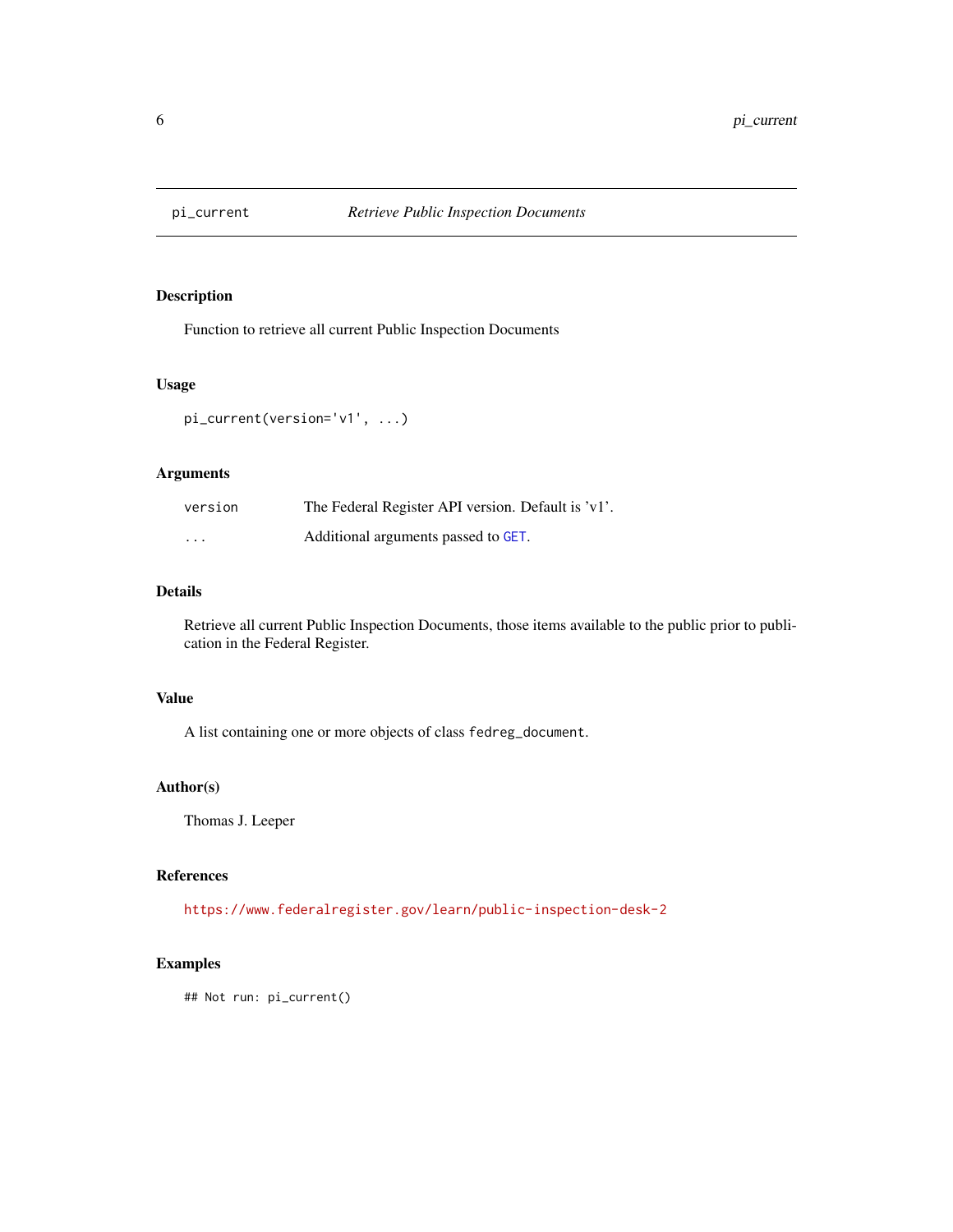<span id="page-6-0"></span>

Function to get metadata for one or more Public Inspection Documents

### Usage

```
pi_get(docnumber, version='v1', ...)
```
# Arguments

| A character vector containing one or more Public Inspection Document docu-<br>ment numbers. |
|---------------------------------------------------------------------------------------------|
| The Federal Register API version. Default is 'v1'.                                          |
| Additional arguments passed to GET.                                                         |
|                                                                                             |

# Value

A list containing one or more objects of class fedreg\_document.

#### Author(s)

Thomas J. Leeper

# References

<https://www.federalregister.gov/learn/public-inspection-desk-2>

# Examples

```
## Not run: pi_get("2014-10067")
## Not run: pi_get(c("2014-10067","2014-10687"))
```
pi\_search *Search Public Inspection Documents*

## Description

Function to search for documents under Public Inspection

#### Usage

pi\_search(..., fields=NULL, per\_page=NULL, page=NULL, version='v1', getopts = NULL)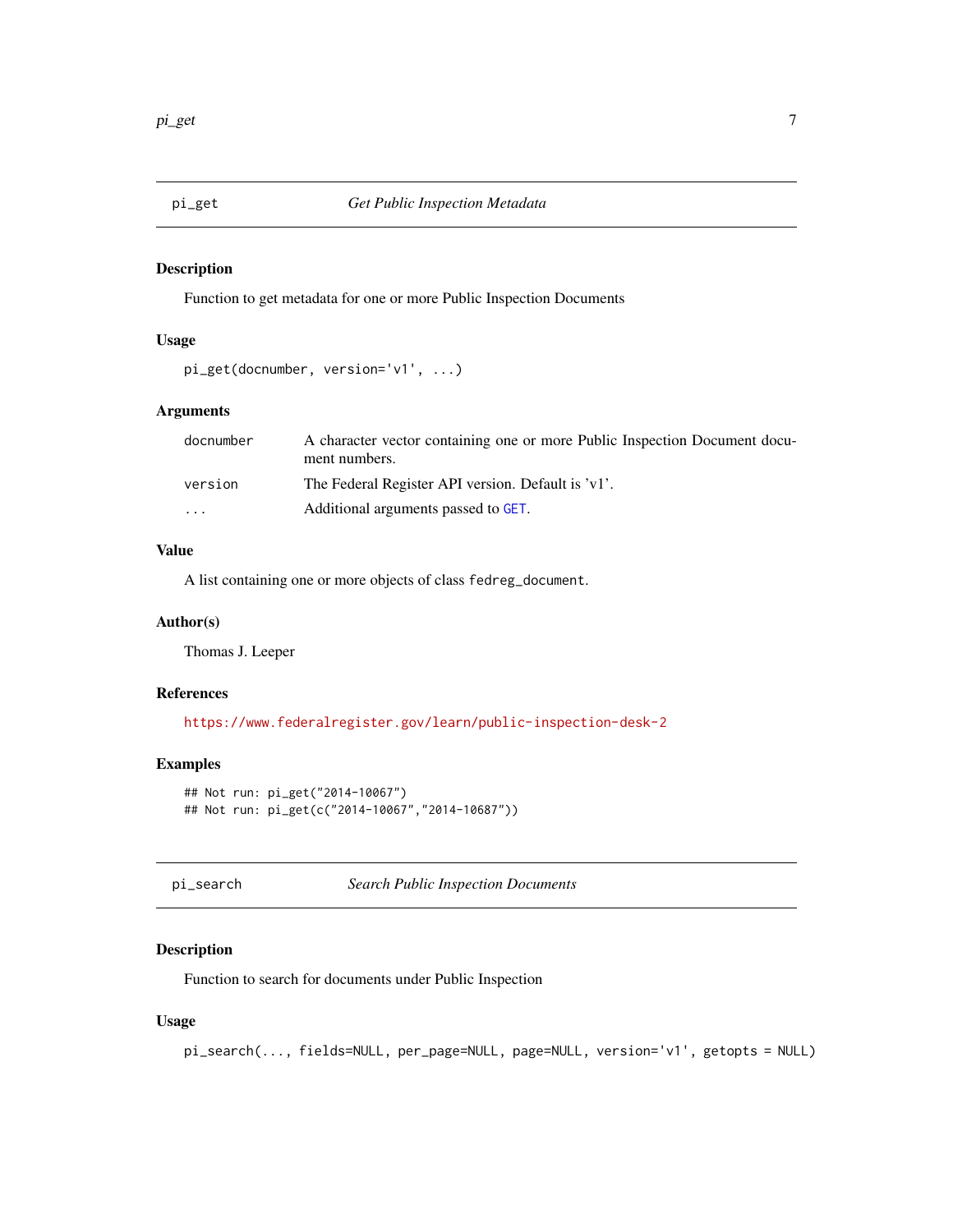### <span id="page-7-0"></span>Arguments

| $\cdots$ | Named arguments specifying a search query. See Details.                                                                             |
|----------|-------------------------------------------------------------------------------------------------------------------------------------|
| fields   | A character vector specifying the names of fields to return. See Details.                                                           |
| per_page | A numeric value specifying the number of records to return. Default is NULL,<br>which returns 20 results per page. Maximum is 1000. |
| page     | A numeric value specifying the page of results to return.                                                                           |
| version  | The Federal Register API version. Default is 'v1'.                                                                                  |
| getopts  | Additional arguments passed to GET.                                                                                                 |

#### Details

The ... argument should contain named arguments that together constitute a search query. Allowed named arguments are:

term: any character string which will be searched for.

agencies: a character string specifying a federal agency mentioned in the document; multiple agencies arguments can be specified and only one agency should be named with each. The appropriate character strings for agencies arguments can be retrieved from the API Documentation: <https://www.federalregister.gov/developers/api/v1>.

type: a character string containing "RULE" for a Final Rule, "PRORULE" for a Proposed Rule, "NOTICE" for a Notice, or "PRESDOCU" for a Presidential Document. Multiple type arguments can be specified and only one type should be named with each.

special\_filing: 0 for a regular filing or 1 for a special filing.

docket\_id: an agency docket number associated with article.

Allowed values for fields are: agencies, docket\_numbers, document\_number, editorial\_note, excerpts, filed\_at, filing\_type, html\_url, json\_url, num\_pages, pdf\_file\_size, pdf\_updated\_at, pdf\_url, publication\_date, raw\_text\_url, title, toc\_doc, toc\_subject, type.

## Value

A list containing one or more objects of class fedreg\_document.

### Author(s)

Thomas J. Leeper

#### References

<https://www.federalregister.gov/learn/public-inspection-desk-2>

#### Examples

```
## Not run:
pi_search(type='RULE', fields=c('document_number','raw_text_url'))
pi_search(type='PRESDOC')
## End(Not run)
```